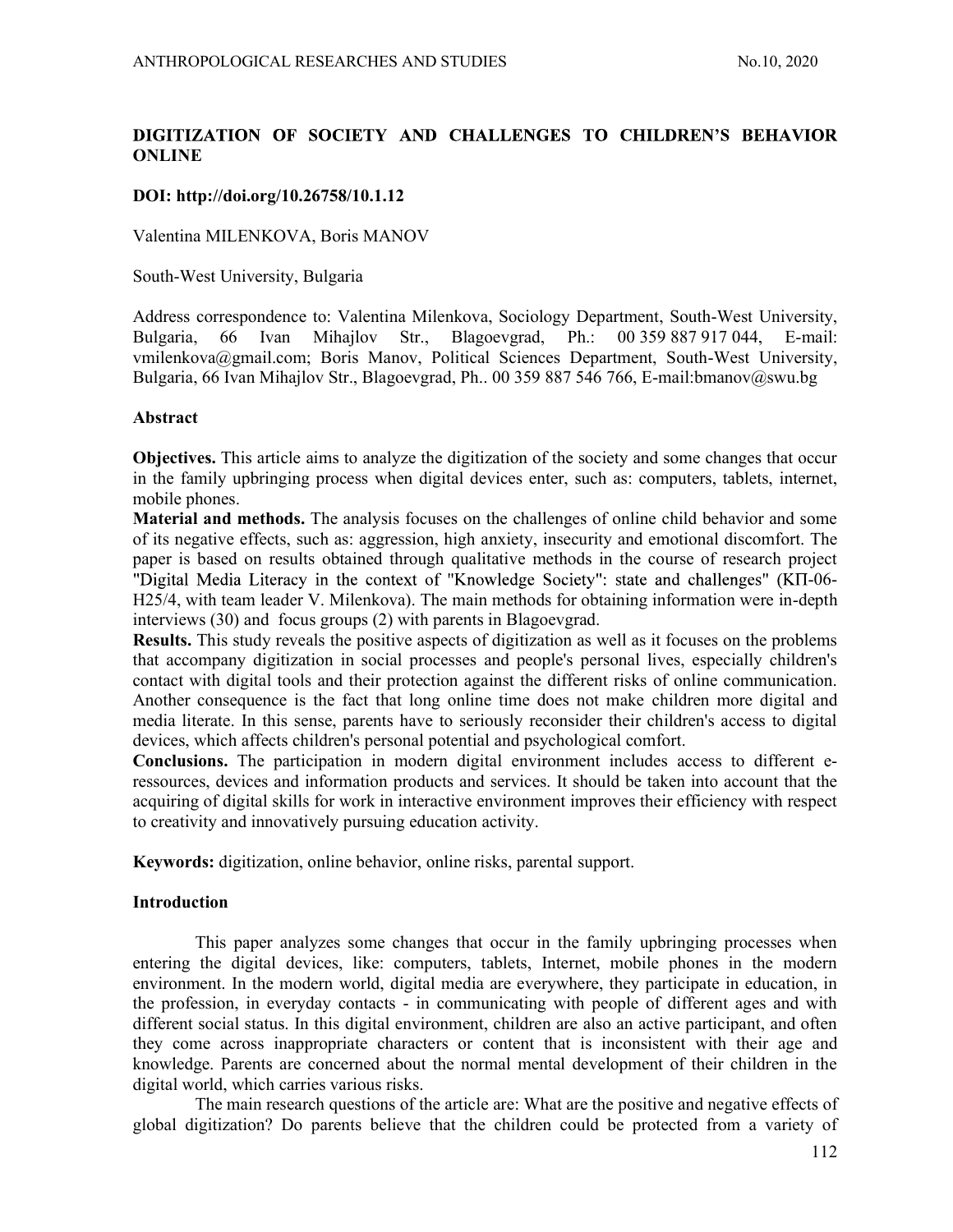negative effects associated with aggression, high anxiety, uncertainty and emotional discomfort related to digital media socialization? The analysis focuses on the support that the children receive from parents in the context of mass digitization. Parents are the ones with whom children can discuss different topics, events, shows or movies viewed in the media as well as issues requiring further information or clarification from the parents (Genner and Suss, 2017: 1).

The new environment requires the development of digital skills that enable effective information management and the proper use of ICT (Milenkova, Peicheva and Marinov, 2018; Cartelli, 2013; Tzvetkov, 2016). Digitization, interactivity and virtuality are constantly opening up new possibilities and extending the boundaries of learning (Rosengren, 2014).

Digital technologies have already changed the world, they have great potential to broaden the range of information they are handling, so they constantly adapt and become an integral part of the lives of modern people. The internet and new technologies create prerequisites being part of the global network, linked to the upgrading and dynamic flow of information, fast communication and easy access to various institutions (Frau-Meigs and Hibbard, 2016).

Digital media connect people to various social environments. Connected children and young people express their views through blogs, videos, social media, cartoons, hashtags, podcasts and other forms. They recognize the potential of digital resources to help them access information and seek solutions to problems affecting their communities. Young people (aged 15-24) are the most closely related age group. Globally, 71% of them are online, compared to 48% of the total population. Digital technologies provide opportunities for training and education for children. They also allow children to access information on issues that affect their communities and can provide them with a role to play in solving them (UNICEF, 2017).

#### Material and methods

The methodology that provides empirical material of this article includes qualitative methods: interviews and focus groups carried out under the project: "Digital Media Literacy in the context of "Knowledge Society": state and challenges" (KII-06-H25/4), with team leader V. Milenkova. The fieldwork was conducted between March and May 2019 in different settlements of Southwest Bulgaria randomly selected.

The choice of methods followed the understanding that qualitative methods allow a deeper rationalizing different issues and a free sharing of views by respondents on the topics discussed. A total of 30 in-depth interviews with university and school lecturers, researchers from scientific organizations, representatives of the non-government sector, politics, parents were held, following the methodological requirements laid down in the project.

The idea was to form a constellation of digitization and digital literacy shared by the respondents, as well as to trace the differentiating influence of the professional and activity engagement of the surveyed persons.

- 
- Description of the sample:<br>
 By gender: interviewed are: 19 women and 11 men;<br>
 By age, the respondents formed the following groups: up to 35: 5 persons; 36 45: 9 respondents; 46-55: 6 persons; 56-65: 8 respondents; over 65: 2 persons;<br>- By "education", the respondents are divided into: Master degree - 15 persons; Doctoral degree -
- 15 persons; By "professional field", the interviewees are representatives of: Social sciences 9 persons,
- Humanities 9 persons, Computer and information activities 7 persons, Law 5 persons. The following topics were discussed:<br>
- The essence of digitization: main features and contribution to society;<br>
- "Digital skills and digital literacy": interaction with technologies, specific dimensions and
- 
- connotations;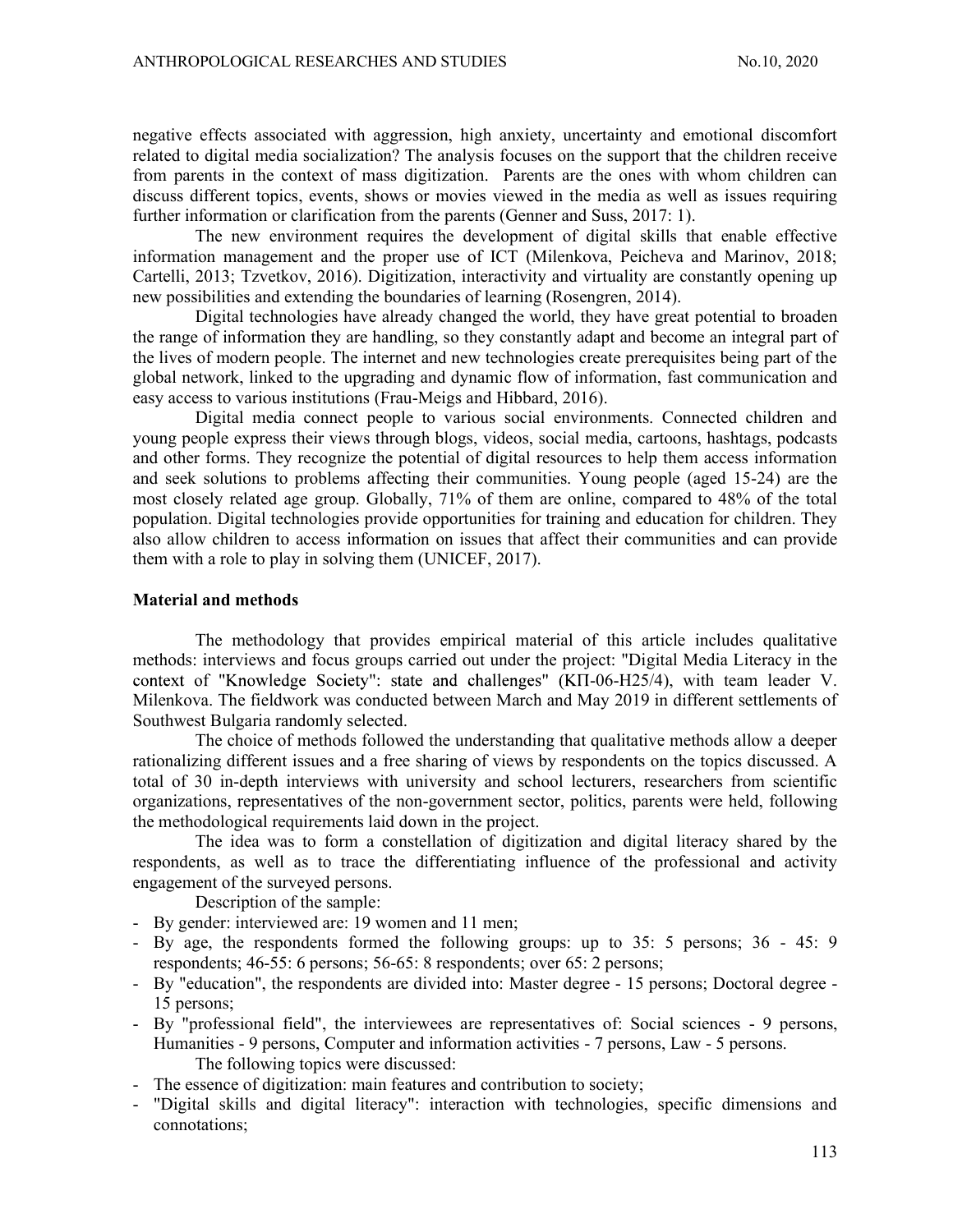- Does modern education stimulate digital literacy?<br>- What is the digitization of modern education?<br>- Positive and "negative" aspects of digitization.
- 
- 

The other method used was focus group. There were carried out 2 focus groups with parents. One focus group includes 8 parents of children aged 7 to 11 years. The second focus group included parents of children aged 12 to 16. The parents in the focus groups range from 37-50 years. The gender distribution is 53.3% female and 46.7% male. All parents are from Sofia. The topics that were discussed in the group discussions included: benefits and risks from the digitalisation of society; the dangers that can accompany web browsing, how children should use digital media, what role the family plays in the process of accessing digital media, what is the role of school and education in the process of digitization.

## **Results**

According to our respondents (in conducted in-depth interviews), digitization has actively penetrated people's lives, both in the personal, professional and social areas. It has become a very important part of the activities of institutions at different levels and in different fields. The data show that business, public and non-governmental sectors use systematically various digital assets and services in their activities.

This means that digitization is ubiquitous and global, it changes generations and their thinking, attitudes and qualities; it affects and reformats social structures and relationships, imposing them on digital technology requirements. Here are several opinions as evidence.

The digitization of society is expressed in:<br>"...use of new technologies in all spheres of personal, social, political, cultural, scientific life. The digitization of society, however, is more - in fact, it expresses the degree of maturity, progressiveness and entrepreneurship of its individual members. Acceptance or rejection, duration of use and time to adapt to the implication of digitization is a testimony of whether a system is conservative or adaptable and open to novelties" (female, 34, PR in a public organization). "It is not only personal access to digital devices but also a wide and publicly accessible

application" (female, 43, researcher at a research institute).

"People is linked to digital data because digital technology has become an important and somewhat indispensable part of his life. Every business process is somehow connected to "new" technologies - access to internet and digital devices are needed. According to NSI, 84% of businesses in Bulgaria have access to the Internet in 2018 and this trend has grown over the years" (female, 38, university lecturer).

The digitization of society is an indisputable fact and this is definitely a prerequisite for social development because it means providing new opportunities for institution development as well as for forming new skills and qualities. At the same time, there are communities that are hard to digitize, and this creates serious divisions in an age, ethnic, educational aspect. Often times, the availability of digital literacy and skills can be combined with low general culture, insufficient social skills, which means that these states need to be carefully considered and ways to deal with these divisions are sought.

Here are some answers to the question: "Does *digitization and digital literacy* contribute to the development of society?" "Certainly, because they require the formation of a new type of abilities - skills for working

with information and communication technologies, skills for using digital platforms and media for a variety of purposes and in a wide variety of contexts, searching, verifying and disseminating information , skills to critically evaluate media content. The development of these abilities leads to rethinking education and citizenship - we talk about digital education and digital citizenship" (male, 59, university professor).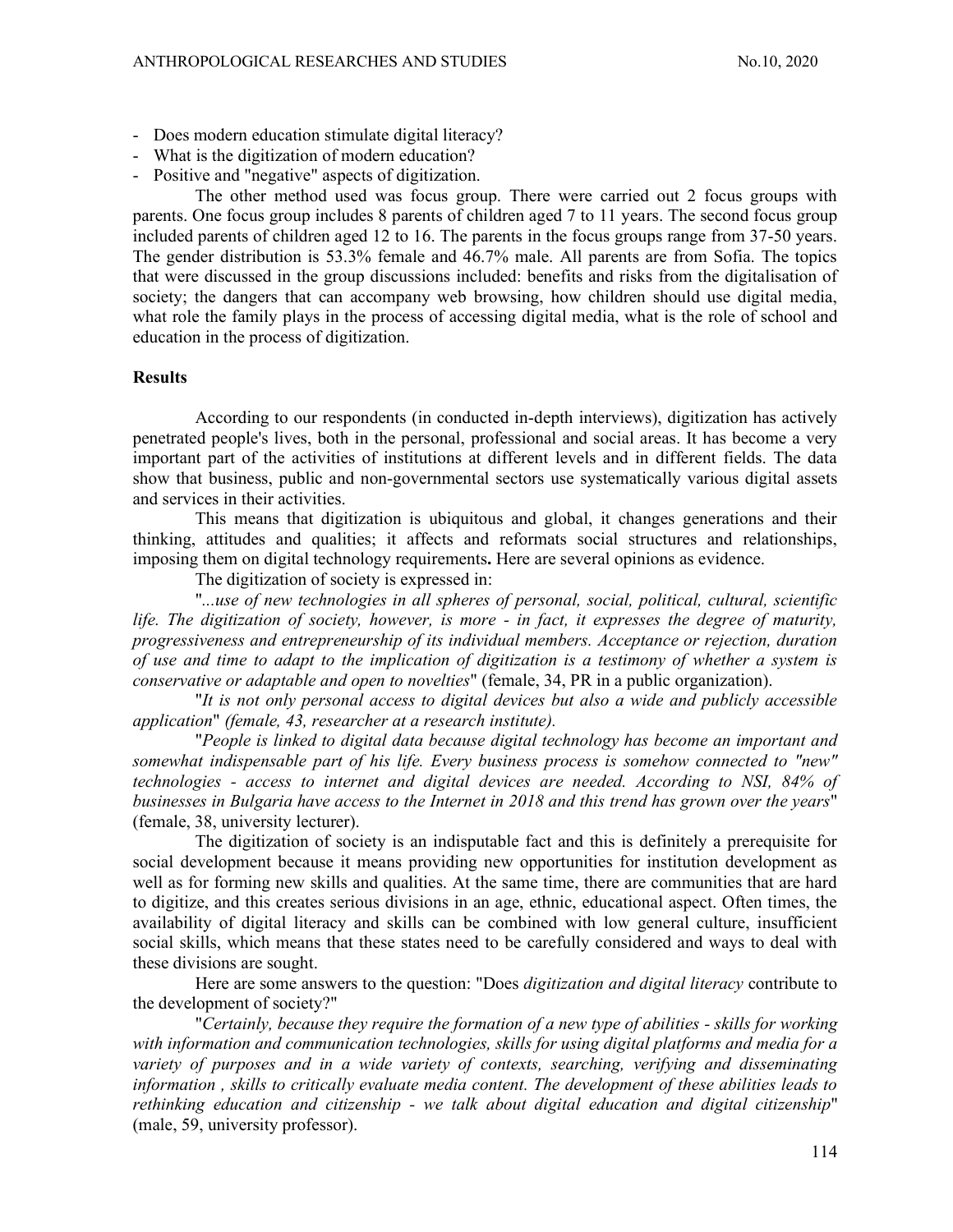"The process of digitization should not make us slaves of technology, but should be designed to help and facilitate us in our day-to-day work and professional, as well as in our interaction with institutions and public services" (female, 43, representative of NGO). "Digitization is an inevitable and fundamental prerequisite for the development of the

knowledge society, because it extends the possibilities of knowledge, the possibilities for passing on, learning and finding it. In practice, it is not possible to achieve a knowledge society without the digitization of the activities, without the digital competences of the people and without their connection with the institutions and the social networks" (female, 56, researcher at a scientific institute, BAS).

The development of digital skills and literacy among young people depends to a large extent on the participation of education (Marinov, 2015). At school, technology is present in abundance. Teachers assign homework that requires online research, and use software applications to manage these homework assignments. There are a number of examples in this direction that indicate digital technologies are entering and changing existing methods of teaching and learning in educational institutions. But education is a conservative environment that affects not only the material conditions, but also the teachers themselves and their methods of work; which means that sometimes there may be a lag in the attitudes of teachers on the inclusion of innovative approaches and digital content acquisition, digital literacy and literacy in students (Grusec and Hastings, 2014). "Examples of digitization of education are computer literacy classes, digital "black"

boards, and so on. But - using Google less and less people use libraries and less read books in general, which frankly leads to dullness and ignorance of important authors.

Another example of poor digital literacy in education - school exam questions are already closed (structured) rather than open and require a high level of thinking, creativity in writing and analysis. This stems from the excessive use of computers" (female, 43, representative of NGOs).<br>"There are countries such as Finland, Estonia, the Netherlands, Canada, etc. where

education is close to the real needs of life; oriented mainly towards the successful practical realization of the learners; is based on developing critical thinking and there is no way not to stimulate the development of digital skills" (male, 59, lecturer at university).

"The problem of outdated teaching methods is that grown in the digital world children have very different habits of perception of information. Teachers often compare their own learning culture to their pupils' age and that of current students, and conclude that new generations lack attention, interest, ambition, persistence, and so on. The truth is that the change in the environment renders meaningless any attempt to adapt yesterday's methods" (female, 46, public organization).

Respondents say that Bulgarian education is digitized, but not always the digital devices that are purchased are actively used and become the real basis for innovation in the educational process. More consistency, continuity and activity are needed for the real digitization of education

"The reporting of results shows that the country adheres to the requirements of the European Union related to the development of (digital) media literacy. In practice, it works in a piecemeal way without a complete strategy: buying equipment that is not used (at least not for developing critical thinking), usually the technological means in schools are out of date, students use completely different technological means; lack of methodologies; lack of sufficiently trained teachers" (male, 59, lecturer at university).

"In my view, the digitization of contemporary Bulgarian education is currently focused on the physical acquisition of new technologies and, to a very small extent, in their functional use to acquire new digital competences, not to learn and consolidate fundamental knowledge" (female, 34, PR in a public organization).

## Children in the family

During the childhood, parents are the most important intermediaries in digital media socialization. Parents are the individuals who can provide the necessary cognitive and emotional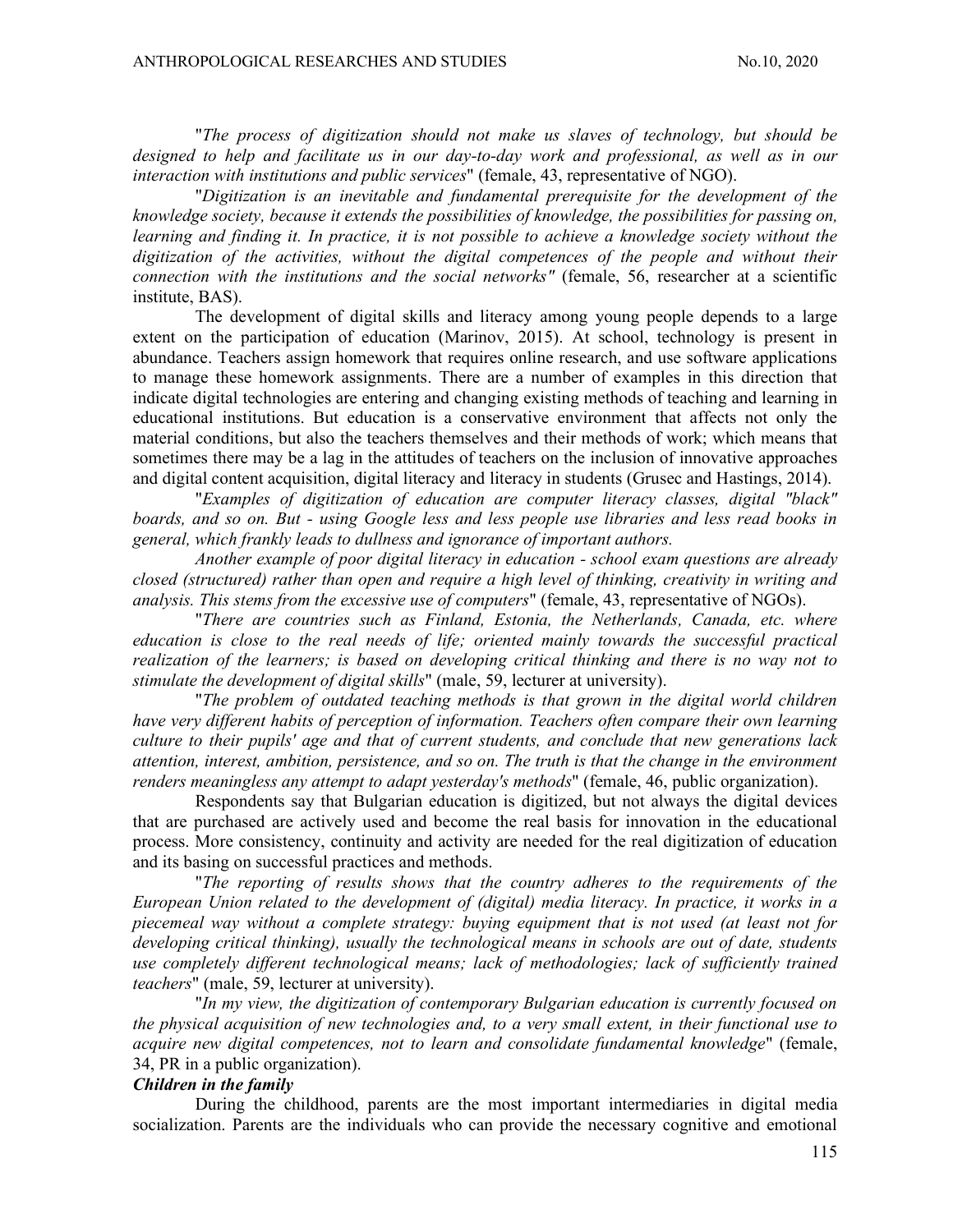balance to their children and in the later ages. Parents are aware of the serious challenges they face in the current situation related to various negative aspects of the action and content of digital media. Parents said that with age and school attendance, it is becoming increasingly difficult to control children's choice. The role of the school environment in this case is also of great importance. The assessment is that digital devices create conditions for widening divisions and inequalities among children, which complicates childhood assessments and perceptions (Grusec and Hastings, 2014). The basic element of media socialization are the parents, the extent to which media messages break through the prism of group norms and rules in the relationship between the personality and society (Peicheva et al., 2018).

The family is of great importance to media socialization, because parents are the ones from whom the children learn various aspects of the world, including the media; kids are informed for different sources of information thanks to their parents, and they receive access to various digital devices: computers, tablets, Internet, mobile phones. Namely, parents are the people who may impose certain restrictions on the viewing of TV programs or usage of the Internet; and not only on what to watch, but as to how long (Greenfield and Yan, 2006). Thus, the children can be protected from a variety of negative effects associated with aggression, high anxiety, uncertainty and emotional discomfort related with them. Parents are the ones with whom children can discuss a character, an event, a show or a movie viewed in the media as well as issues requiring further clarification, information or support.

Children get their first internet device at about 2 years of age - these are usually the smartphones that mothers give to children to have fun, not to cry and have fun on their own. More than half of Bulgarian households have tablets and just as much have smartphones. For many children, the virtual world is more real than the real world. It is well known how dangerous it can be surfing the net for a child that is 10 years old; the dating sites are also dangerous, where adolescents can be spoken by inappropriate people. There are various studies showing the impact of media usage on individuals, like violence and aggressive behavior in society (Lemish, 2015). The role of the environment is also determined as a decisive factor (Anderson, 2008).

The Internet offers many opportunities but also hides a number of dangers, especially for those who do not know how to guarantee their security. Children are one of the most vulnerable groups. According to statistics in 2018, 50% of adolescents are already using the Internet before they reach 7 years. They often start communicating with different people across the screen, and this is an ideal opportunity for pedophiles and fraudsters (Valcheva, 2018), reason or which the children need to be educated to cope with cyber attack and aggression on the Internet, phenomena that are increasingly common throughout the world and with extremely serious effects (Baciu, 2019).

The "National Safer Internet Center Marketlinx" conducted in 2016 a National Representative Survey on online behavior of children in Bulgaria, as the UNICEF (2017) report on children and digitization shows. The study is concerned with exploring the use of the Internet, information and communication technologies by children between 9 and 17 years of age and their parents. The results show that today's children are using the Internet ever earlier, more often and using increasingly diverse mobile devices, which increases the risks they face online.

In 2016 Bulgarian children start using the Internet at the average age of eight, which is one year earlier than in 2010). Many Bulgarian children enter the online world for the first time in about 7 years. Around 97% are active users, a big leap compared to 81% in 2010. In addition, Bulgarian children go online more often in both school and non-academic time. Increased use increases the risks. 40% of kids users have public Facebook profiles. The most endangered by the traps that the net hides are children aged 8-14 (UNICEF, 2017).

Also, the same report shows that Bulgarian children are increasingly falling on harmful content on the Internet. About 15% of them say they have been worried or afraid of something they've seen online in the past year. An alarmingly high percentage of social networking accounts are public, with the percentage being highest for an average age group (12-14). About 87% of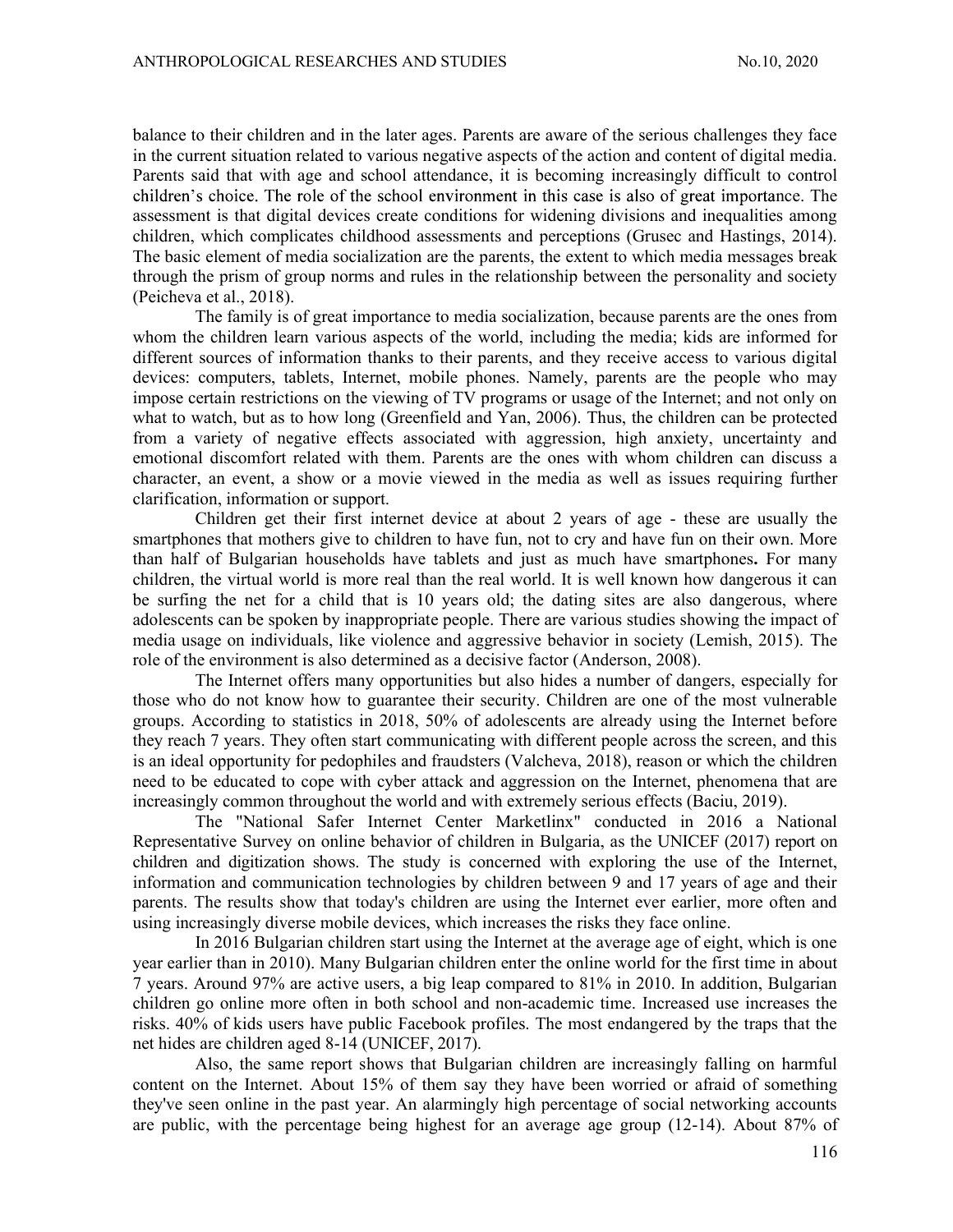children use social networks (following the results from the national survey conducted in 2016), which is significantly above 54% in 2010. One third of Bulgarian children have communicated with a person they have not met live. Online and offline child abuse has grown significantly over the past six years. About 30% have been offended or affected by a peer in the past year. The percentage of children using sexting (sending and receiving textual or visual content of a sexual nature) has not increased compared to 2010 (last survey), but remains worryingly high. Risks even hide innocent photos posted on the web with inappropriate content, which can lead to harassment and extortion. Experts suggest that one of the most important factors to ensure the safety of children on the Internet is to build a strong relationship of trust (Livingstone, 2009).

In the focus groups, respondents shared that: "Parents must have constant control over what access children have to the Internet. Many people say today's children are born to be literate on the net. But, doing well does not make them digitally literate and does not make them safe for all risks online" (female, 45).

Parents commented that more than half of children get information on sites with inappropriate content, and they do not want it, which is very damaging to them.<br>"Parents do not even suspect that children often go to inappropriate games - violent ones"

(female, 35).

The age of admission of minors on the web, including making a social networking account, is steadily decreasing. Therefore, these activities should be under the control of parents.) "Virtual communication itself can become aggressive in real life" (male, 52).

Efforts are needed to protect children from the dangers of the Internet. The technique is constantly improving and more and more opportunities for Internet access appear. Progress in the field of technology places children with both unique opportunities and unpredictable dangers. One such danger is cyberbullying, which is a consequence of the uncritical manipulation of digital means.

It consists in spreading discrediting information, photos, sending threatening messages, hacking into accounts and send messages to the contacts list in order defamation. The most important feature of online bullying is that it is public and destroys authority, and can negatively affect the confidence and self-concept of the child itself, since once shared information can spread very quickly across all platforms.

In one of the interviews, a parent said that after consulting with a psychologist he had his child close down his account to stop the attacks on him. Parents are concerned about the effect of the online world on the emotional and physical condition of their children. Children's threats online are equally real with adults, such as viruses, identity theft, online fraud. The problem is that children are more trustworthy and have less experience. Children can give information without thinking about the consequences that this may have.

Therefore, it is necessary to keep in contact with the children in order to be reasonable and to use the Internet responsibly, to be aware of the dangers in the network. Thus, the Internet will be a useful means of communicating and obtaining information that will not threaten their security.

Parents in focus groups say that in order to protect their children they must have basic knowledge of the Internet and what their children do when they communicate by instant messaging or "chat", browse web pages or do something else on the web. This information can be obtained through a variety of software programs that offer parental control, which stops inappropriate messages and images that appear on the computer screen, and prevents children from opening dangerous pages. It was shared that:<br>"These filtering or blocking programs do not provide 100 percent protection. Additionally,

older youngsters understand computers and learn how to ignore or outsmart these programs" (male, 43).

That is why parents have to determine when children can use the Internet and for how long, as well as what websites they can visit and what websites are forbidden. According to parents,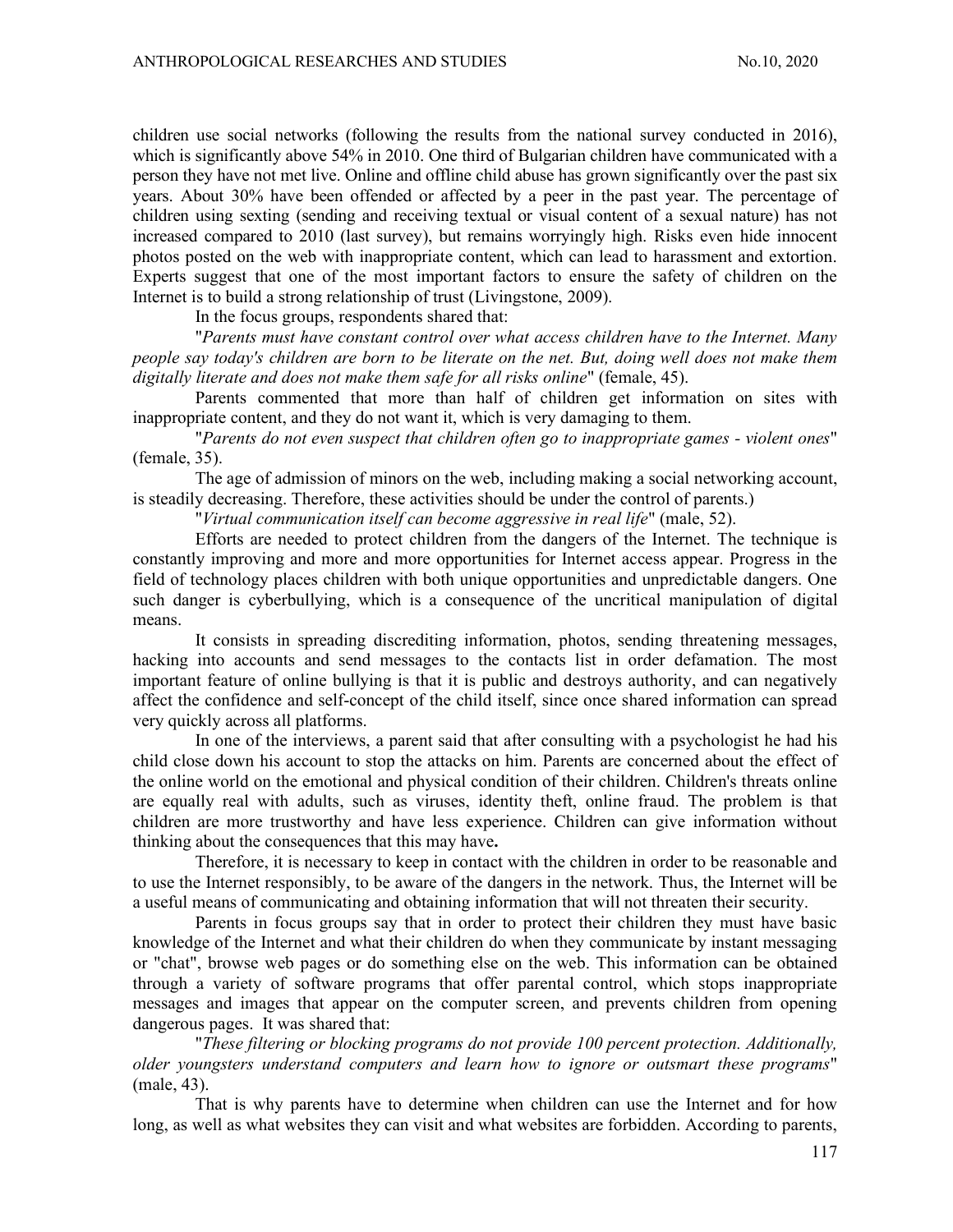this should not have the nature of a ban or coercion, but of explanation and discussion with the children, and why it is necessary.

One of the participants in the focus groups said that "children should go to specific educational sites dedicated to animals, nature, science" (female, 38) or "make a list of Internet libraries, dictionaries and tutorials" (female, 40).

Another problem that parents have pointed out that they can not keep track of what their children do when parents are not at home. It is therefore important that the control of the Internet is not a single action, and it is a continuous process of mutual trust, the formation of values, the observance of rules so that kids can make the right decisions even when they are alone. In this sense, the finding that the protection, which parents can ensure by monitoring children's activities is limited. The principles that parents teach their children and the example they give can achieve much more in this respect. Therefore, it is time to discuss with children the dangers of using the Internet.<br>"Open communication with children is the best protection against hidden threats on the

Internet" (male, 46).

There are a variety of digital devices, each of which is associated with different benefits:

Mobile phones. In the focus groups, respondents shared that the average age at which children receive their first smartphone is 10 years. The smartphone provides a number of advantages with regard to the constant connection and location of the children: where they are, what friends they are with, when the children will return home, as well as to stay in contact for an extended period of time or to have a quick response if parents need to respond quickly when needed.

The advantages of smartphones, however, can also become their shortcomings because they are personal devices and may not always have full control over them by parents, and that makes children highly vulnerable. In the focus groups, some of the parents shared how they could limit the continued use of smartphones: "I basically strive to give myself a personal example by not keeping my phone on the table,

not calling while driving" (female, 37). "I think there should be limitations, for example, how many hours a day the phone can use,

but I think this is difficult to realize, and it is known that when you restrict someone, you stimulate him to show a trick, to try to invent ways to disregard the restrictions, so great care must be taken" (male, 45).

**Online games.** Massively children aged 3 to 17 play video and online games. Children can play alone or with some of their peers they know, or with others who do not know it but have met online. The games form different skills related to rapid reaction, imagination and creativity, perspective thinking, teamwork. Some of the games also have a cognitive element. Online gaming is a prerequisite for creating new contacts with other gamers, even from around the world, which opens the possibility of abuse.

Threats related to online gaming can be manifested in several ways (Lemish, 2015):

Violence is present in the games, quality of vengeance is developing; the very process of play is accompanied by nervous overload, high adrenaline, which affects the child's psyche.

The games go through different levels, which requires a prolonged stay in front of the computer and actually tears the child out of his or her schooling or homework duties. Children do not exercise and do little to do.

- Children can create relationships with other players and become subject to online harassment.

In the focus groups, parents say that they are trying to discuss their children's online games in order to give them advice or to share their personal experiences, to help their children, to support them when they have difficulty.

Social networks. Teens are the most active age group on social networks, using more than one platform but spending at least 3-4 hours daily. Moreover, it is the contacts they make on social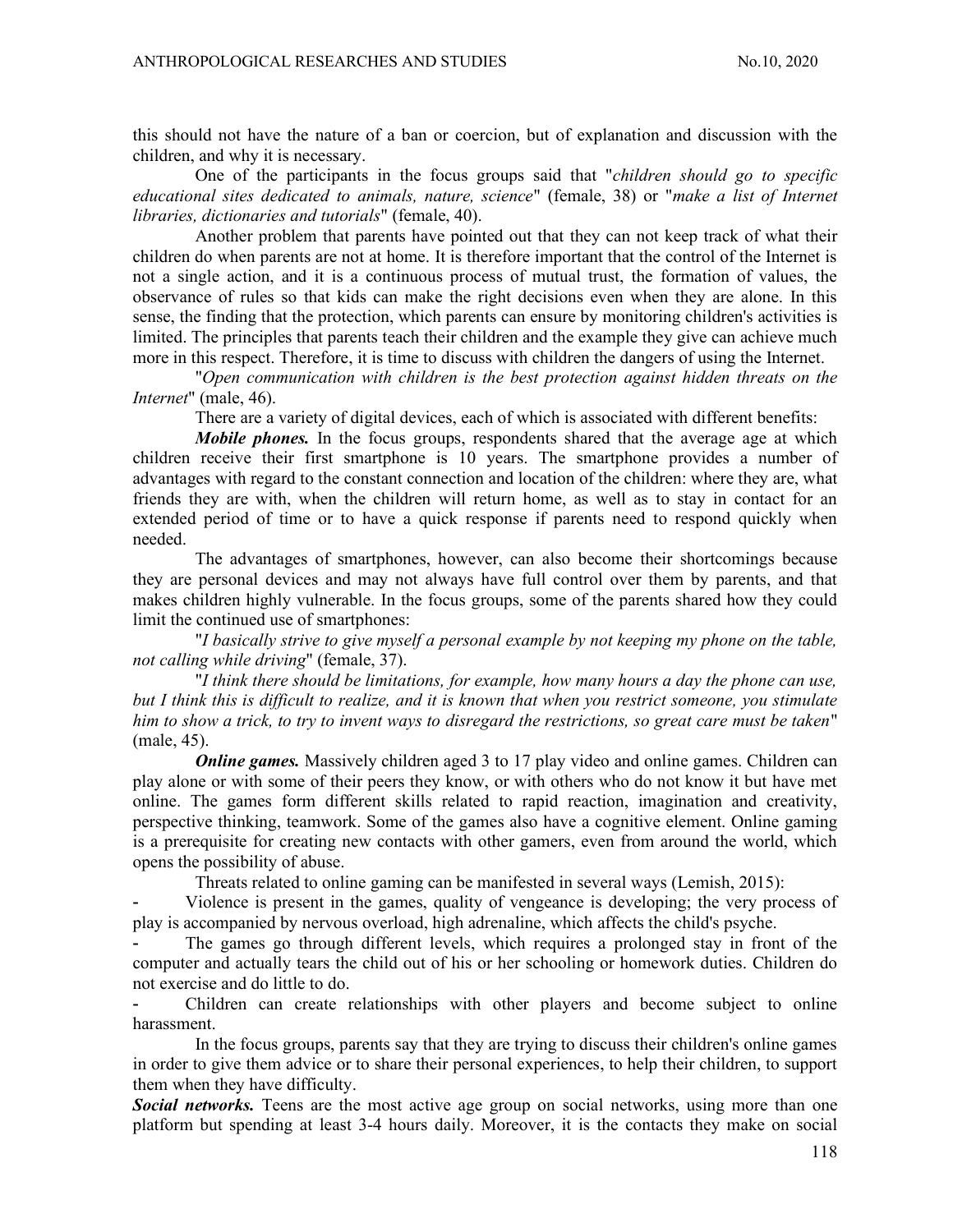networks are a priority for them, rather than finding the learning materials they need for school or university. Social networks become very important because they contribute to developing age identity, peer association, posting information about different events or people. In this sense, social networks develop dependence on teenagers, as they are the basis of contacts with strangers, sharing inappropriate content or cyberbullying. It is therefore necessary to set boundaries with regard to the long standing in the social networks and the risks that it hides.

In the focus groups, parents share that one of the ways of control is to regulate privacy settings, and to monitor the child's online activities, which would allow parents to respond preventively. According to our respondents, profiling and social networking should be limited as long as possible to protect children from adverse and risky influences or addictions.

#### **Discussions**

Digitization is a fact in modern society. All aspects of relationships, processes, institutional networks are under the sign of digitization. Relationships in family and child growth are also influenced by digital means (Rosengren, 2014). This study reveals the benefits of digitization as well as the problems that accompany the digitization of society; one of the issues is related to upbringing, as well as the way of children formation, the parental support and comfort that children need to have to form themselves as balanced and confident individuals. In this sense, parents should seriously rethink their children's access to digital devices that become an active participant in the process of socialization.

One of the main findings about the relationship of children with digital tools regards their protection from various hazards that online communication lies. Therefore, it is necessary to talk to children, to have sustainable communication and clarifications, trust between parents and children.

Another implication is related to the fact that long online time does not make children more digital and media literate. With the prolonged use of digital media, children develop basic technical skills to handle digital devices, save files, organize online information, create social networking profiles and manage their settings, and so on. Also, children successfully use a variety of websites and digital communication platforms. Researchers (Poell, 2014), however, find deficits in children's critical thinking and social skills that make it difficult for them to assess the truth of information found online and to effectively collaborate with other users for common activities. These skills are at the heart of digital and media literacy and are needed to successfully exploit the great opportunities of the digital era (UNICEF, 2017).

The answer to the basic research question related to the risks of digitalisation and parents' attitudes towards this process is that the negative effects of digitalisation can be minimized when the whole of society is involved with its various public and non-governmental institutions. Only then will the efforts of the social actors lead to the expected positive result.

One way to control the behavior of children in the network is to achieve good communication with school structures by creating a symbiosis in the direction of action and approach to child education.

In the focus groups it was stated that the Bulgarian school excluded the dangers of the network from their point of view and the parents were left alone to deal with the digital control of their children.

The consequence of the penetration of digital technologies and educational processes is the transformation of digital access into a new dividing line, as millions of children who could benefit most from digital technologies do not have access to them (Van Dijk, 2014).

Internet and technological progress are identified as the main prerequisite for the emergence of digital divide. In general, the division is not only determined by access to the internet, but depends also on the economic capital of the family, the social environment. Digital divide reflects the prevailing economic disparities by increasing the benefits for children from richer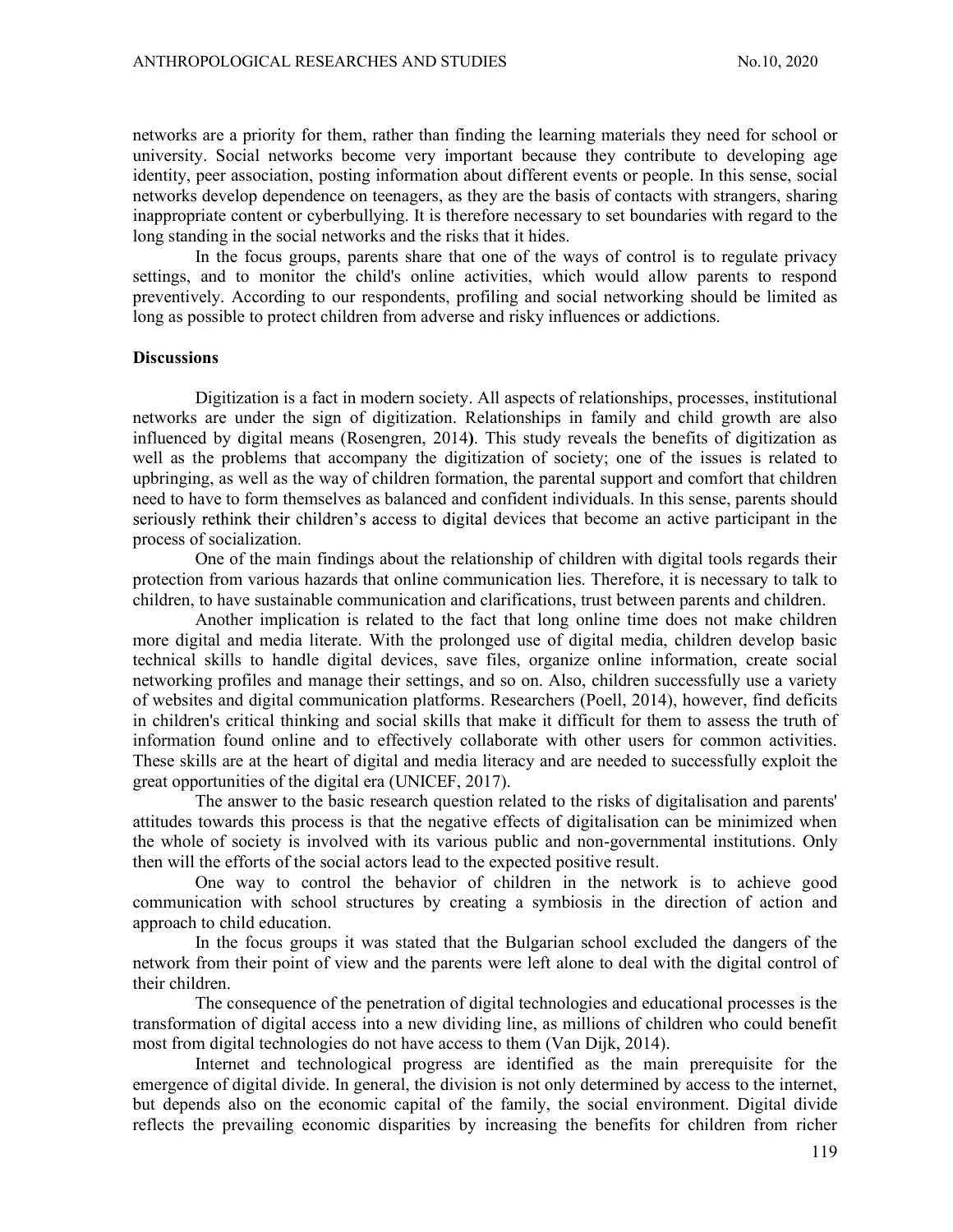environments and not providing opportunities for the poorest and most disadvantaged children. In this way, the digital divide goes beyond the issue of access to computers and internet.

Important factors implying the emergence of digital divide include: digital technology usage skills; resources and literacy; training; lifestyle (Peicheva and Milenkova, 2017). There is also digital inequality between age groups as well as between genders. Worldwide, 12% more men than women used the Internet in 2017 (Peicheva, 2017: 152).

In the conducted interviews, special emphasis is placed on the digital divide:<br>"It should be noted that there are groups of people who do not have the same level of

access to digital technologies (these are elderly people and people with low economic status, representatives of marginalized populations, including ethnic minorities, people living in remote and hard-to-reach regions of the country). This leads to the so-called digital gap (technological gap, mismatch, division), which - as I mentioned - is an inevitable social phenomenon. Society needs national programs to support the technological development of the aforementioned groups" (female, 43, representative of NGO).

Conclusions In conclusion, it could be said that the participation in modern digital environment includes access to different e-ressources, devices and information products and services. It should be taken into account that the acquiring of digital skills for work in interactive environment improves their efficiency with respect to creativity and innovatively pursuing education activity. Achieving greater effectiveness in training and education involeves the successful use of communication technologies, based on acquired skills for seeking and finding resources, as well as the capacity to analyze and combine the obtained information, to share diffrenet ideas, which they may discuss with their parents and teachers.

#### Acknowledgements

The article has been developed in the framework of the research project "Digital Media Literacy in the context of "Knowledge Society": state and challenges"  $N_2$  KII-06-H25/4, funded by National Science Fund - Bulgaria.

A summary of this paper was presented at International Conference: Individual, family, society - contemporary challenges, 3rd edition, 9 to 10 October 2019, Bucharest, Romania, and published in the journal Studii și Cercetări de Antropologie, No. 6/2019.

# **References**

- 1. Anderson, J.A., 2008. The Production of Media violence and aggression research. A Cultural analysis. In American Behavioral Scientist, [e-journal] 51(8), pp. 1260-1279. https://doi.org/10.1177%2F0002764207312019.
- 2. Baciu, A. B., 2019. The digital addiction  $-a$  disease of the post-modern society. Bucuresti: Pro Universitaria, p. 139.
- 3. Cartelli, A. (ed.), 2013. Fostering 21<sup>st</sup> Century Digital Literacy and Technical Competency. Hershey (PA): ICI Global. 10.4018/978-1-4666-2943-1.
- 4. Frau-Meigs, D. and Hibbard, L., 2016. Education 3.0 and Internet Governance: A New Global Alliance for Children and Young People's Sustainable Digital Development, no.27. Ottawa: Centre for International Governance Innovation and Chatham House.
- 5. Genner, S. and Suss, D., 2017. Socialization as Media Effect. In book: The International Encyclopedia of Media Effects. 10.1002/9781118783764.wbieme0138.